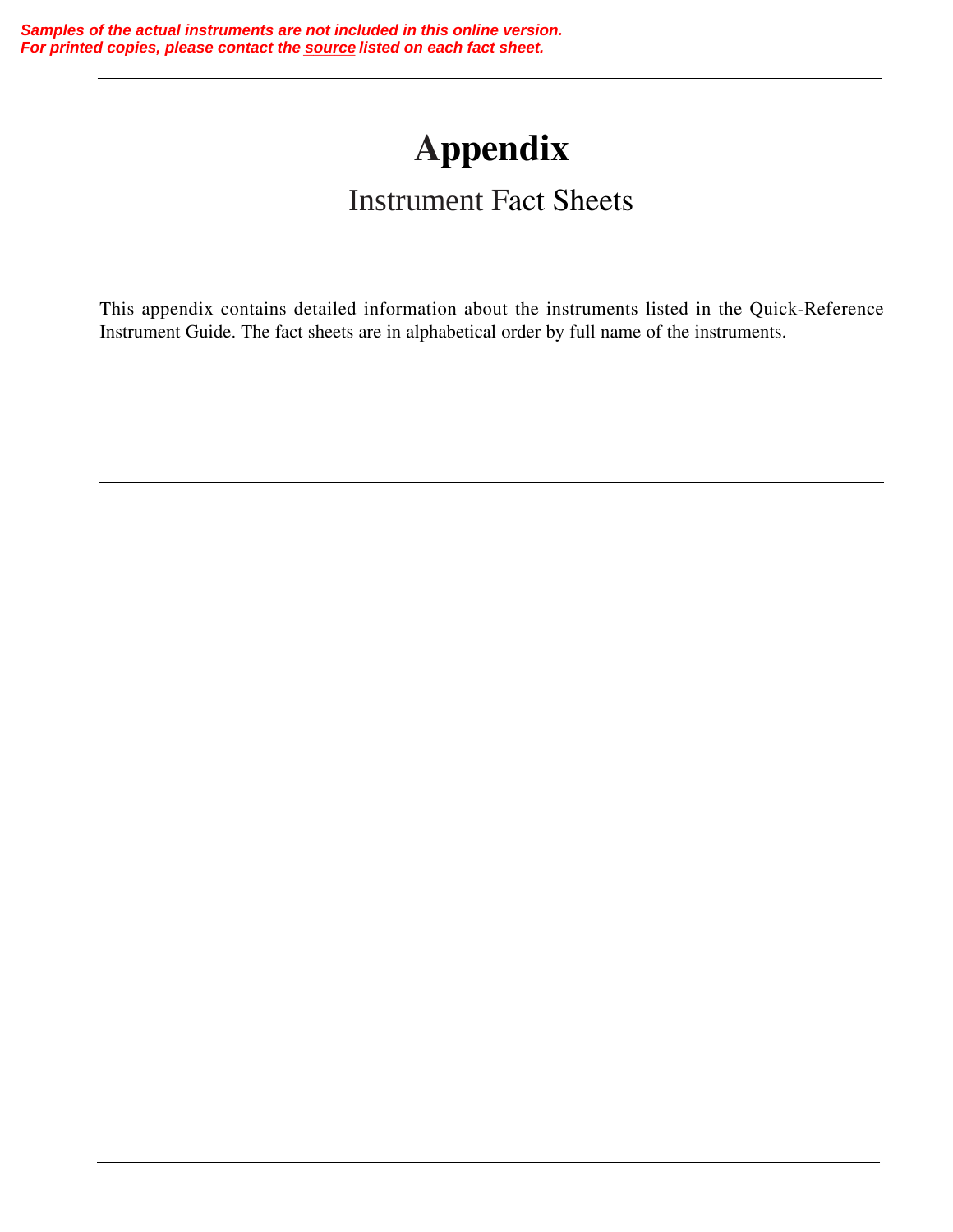## **Index of Fact Sheets**

*NOTE: Not all instruments (listed below) are linked to an actual fact sheet*

#### **A**

Adapted Short Michigan Alcoholism Screening Test (ASMAST) for Fathers (F-SMAST) and Mothers (M-SMAST): 13, 28–29, 127, 135, 137, 142, 160, 175, 186, 237–240 Adaptive Skills Battery (ASB): 201–202, 204 Addiction Admission Scale (AAS): 13, 27, 29–30, 241–242 Addiction Potential Scale (APS): 13, 26, 27, 29–30, 243–244 Addiction Severity Index (ASI): 13, 114, 121, 127, 135, 137, 163–164, 171–174, 177–180, 182, 185, 187–188, 199–200, 214, 230, 245–253 Addiction Treatment Inventory (ATI): 192, 194, 210 Adolescent Alcohol Involvement Scale (AAIS): 13, 106–107, 110–112, 120–121, 254–255 Adolescent Diagnostic Interview (ADI): 13, 107, 110–111, 113, 117, 123, 256–260 Adolescent Drinking Index: 106 Adolescent Drug Abuse Diagnosis (ADAD): 107, 110–111, 114, 119 Adolescent Drug Involvement Scale (ADIS): 112, 121 Adolescent Obsessive-Compulsive Drinking Scale (A-OCDS): 13, 106–107, 110–111, 119, 261–265 Adolescent Problem Severity Index (APSI): 114, 121 Adolescent Relapse Coping Questionnaire (ARCQ): 203–205, 215 Adolescent Self-Assessment Profile (ASAP): 115, 117

- Adoption of Self-Help Group Beliefs Scale: 205, 207
- Alcohol Abstinence Self-Efficacy Scale (AASE): 13, 127, 135, 137, 152–153, 156–157, 176, 211, 266–270
- Alcohol and Drug Consequences Questionnaire (ADCQ): 127, 135, 137, 140, 142
- Alcohol Beliefs Scale (ABS): 128, 135, 145, 175
- Alcohol Craving Questionnaire (ACQ-NOW): 13, 61–62, 65, 67–68, 271–281
- Alcohol Dependence Scale (ADS): 13, 61–62, 65–69, 142, 220–221, 233, 282–286
- Alcohol Effects Questionnaire-Self (AEFS): 128, 135, 137, 144–145
- Alcohol Expectancy Questionnaire (AEQ): 14, 118, 128, 135, 137, 144–145, 147–148, 173, 177, 187, 217, 287–294
- Alcohol Expectancy Questionnaire–Adolescent Form (AEQ-A): 14, 107, 110–111, 116, 295–300
- Alcoholics Anonymous Affiliation Scale (AAAS): 205, 207, 212
- Alcoholics Anonymous Involvement (AAI) Scale: 205–207, 217
- Alcoholism Denial Rating Scale (ADRS): 128, 135, 137–138, 173
- Alcohol-Specific Role Play Test (ASRPT): 201–202, 204
- Alcohol Timeline Followback (TLFB): 4, 11, 14, 78–82, 84, 88–91, 98, 105, 120, 230, 301–310

Alcohol Use Disorders Identification Test (AUDIT): 10, 14, 26–35, 47, 142, 311–314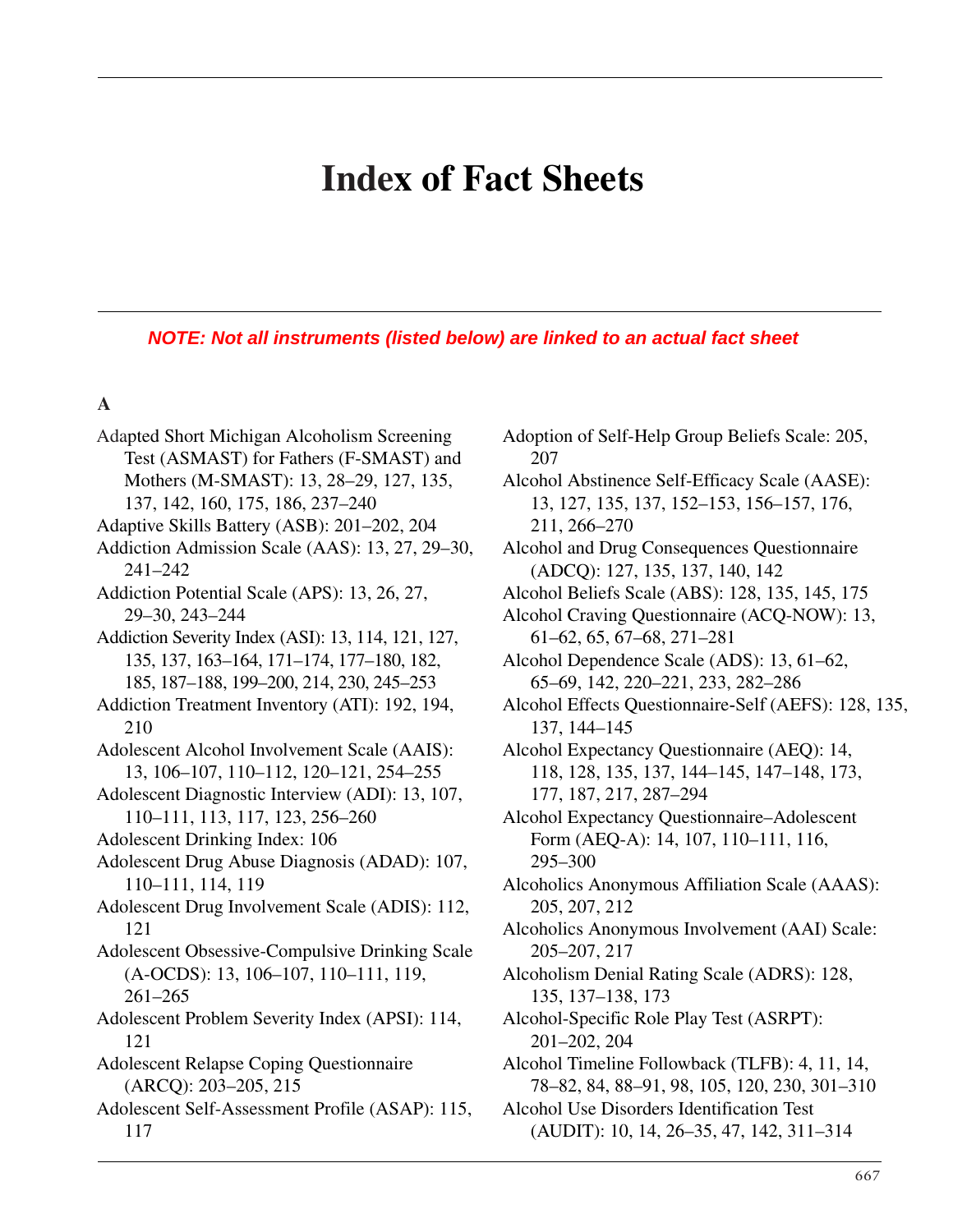Alcohol Use Inventory (AUI): 14, 129, 135, 137, 141, 153, 164–166, 174, 176, 178–179, 185–186, 315–331 Assessment of Substance Misuse in Adolescents

- (ASMA): 107, 110–112, 122
- Assessment of Warning-Signs of Relapse (AWARE): 129, 135, 137, 155

## **B**

Brown-Peterson Recovery Progress Inventory (B-PRPI): 205–207, 210

## **C**

- CAGE Questionnaire: 14, 25–27, 29–33, 332–334 Chemical Dependency Assessment Profile
- (CDAP): 115, 129, 135, 137, 166–167

Circumstances, Motivation, Readiness, and Suitability (CMRS) Scales: 107, 110–111, 116, 119

Client Assessment Inventory (CAI): 200, 213

Clinical Institute Withdrawal Assessment (CIWA-AD): 14, 61–62, 65–66, 68–69, 335–336

Cognitive Lifetime Drinking History (CLDH): 14, 84, 97, 337–339

College Alcohol Problem Scale–Revised (CAPS-r): 14, 340–342

Community-Oriented Programs Environment Scale (COPES): 194, 196, 198, 215

- COMPASS: 169–170, 175
- Composite International Diagnostic Interview (CIDI core) Version 2.1: 14, 61–62, 65–66, 68, 343–345
- Composite Quantity Frequency Index: 86, 88
- Comprehensive Addiction Severity Index for Adolescents (CASI-A): 107, 110–111, 114, 117, 121
- Comprehensive Adolescent Severity Inventory (CASI): 15, 346–348
- Comprehensive Drinker Profile (CDP): 97, 129, 135, 137, 166, 183
- Comprehensive Effects of Alcohol (CEOA) Scale: 146, 177

Computerized Lifestyle Assessment (CLA): 26–27, 29–30

Concordia Lifetime Drinking Questionnaire (CLDQ): 84, 86

Coping Behaviours Inventory (CBI): 154–157, 161, 203–204

- Counselor Treatment Approaches: 197
- Customary Drinking and Drug Use Record (CDDR): 15, 108, 110–111, 114, 117–118, 349–350

#### **D**

Decisional Balance Scale: 116

- Diagnostic Interview for Children and Adolescents (DICA): 113, 121–122
- Diagnostic Interview Schedule for Children (DISC): 113, 117, 119, 121–122
- Diagnostic Interview Schedule (DIS-IV) Alcohol Module: 15, 61–62, 65–69, 351–353
- Drinker Inventory of Consequences (DrInC): 15, 61–62, 65, 67–69, 142, 222, 232, 354–358
- Drinking Context Scale (DCS): 15, 359–362
- Drinking Expectancy Questionnaire (DEQ): 15, 130, 135, 137, 145, 154, 157, 188, 363–368
- Drinking Problems Index (DPI): 15, 61–62, 65, 67–69, 369–372
- Drinking Refusal Self-Efficacy Questionnaire (DRSEQ): 15, 130, 135, 137, 153, 157, 373–379

Drinking-Related Internal-External Locus of Control Scale (DRIE): 15, 130, 135, 137, 158–159, 380–384

Drinking Self-Monitoring Log (DSML): 15, 78–80, 82–83, 385–389

Drug Abuse Screening Test for Adolescents (DAST-A): 108, 110–112, 120

Drug and Alcohol Problem (DAP) Quick Screen: 108, 110–111, 121

Drug and Alcohol Program Structure Inventory (DAPSI): 192–193, 197

Drug and Alcohol Program Treatment Inventory (DAPTI): 196–197, 217

Drug-Taking Confidence Questionnaire (DTCQ): 15, 216, 390–392

Drug Use Screening Inventory (revised) (DUSI-R): 15, 26, 27, 29–30, 108, 110–112, 393–402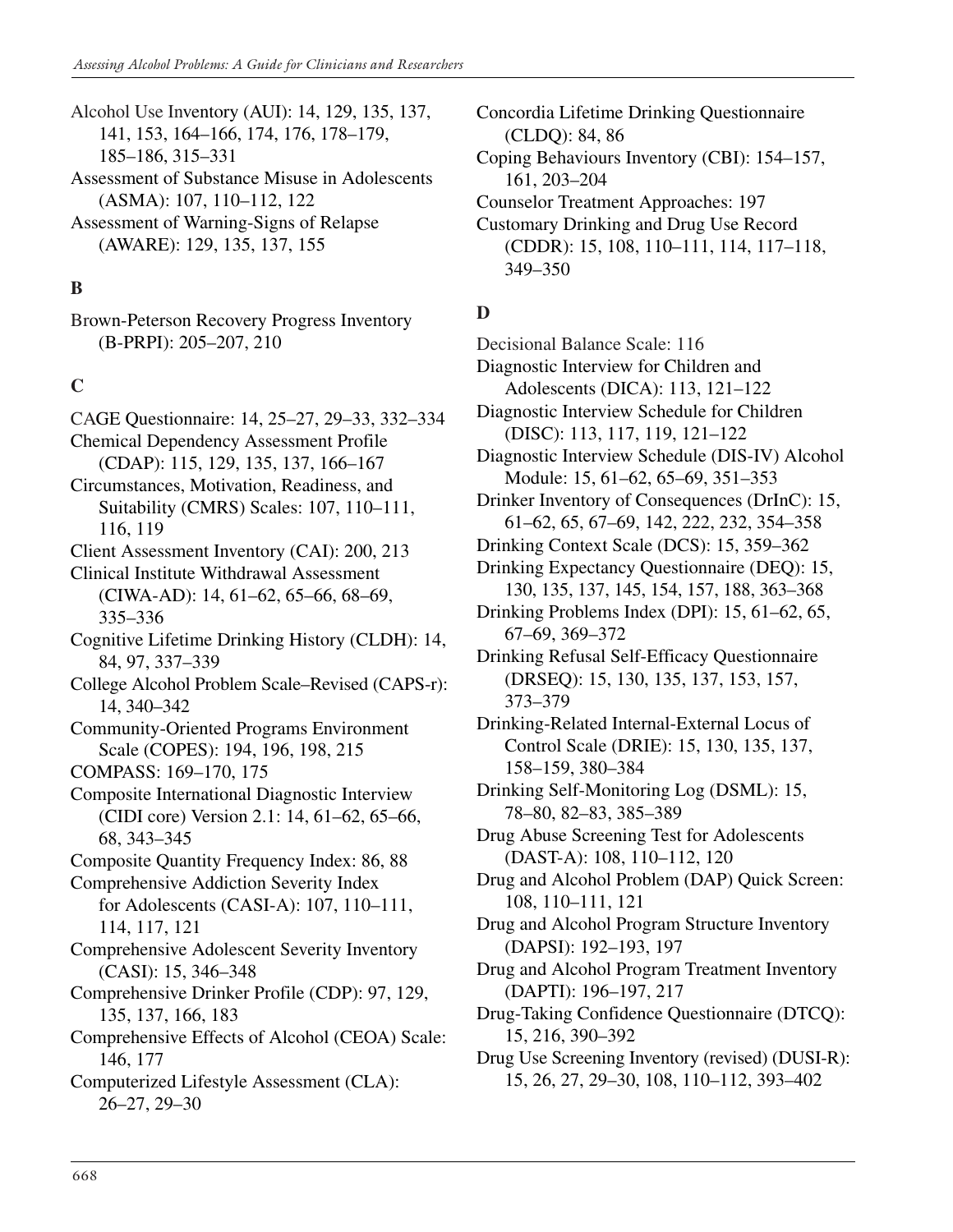## **E**

- Effectiveness of Coping Behaviours Inventory (ECBI): 154, 156
- Effects of Drinking Alcohol (EDA) Scale: 146–147
- Ethanol Dependence Syndrome (EDS) Scale: 15, 61, 63, 65, 67, 69, 222, 232, 403–406

## **F**

- Family History–Research Diagnostic Criteria (FH-RDC): 159–160, 177
- Family Tree Questionnaire (FTQ) for Assessing Family History of Alcohol Problems: 16, 131, 135, 137, 159–160, 181, 407–410
- Five-Shot Questionnaire: 16, 26–27, 29–30, 32, 35, 411–413
- Form 90: 16, 78–82, 90, 97, 99, 221, 230, 233, 414–416

#### **G**

Global Appraisal of Individual Needs (GAIN): 16, 108, 110–111, 115, 119, 417–422 Graduated-Frequency (GF) Measure: 86, 88–91

## **H**

Helping Alliance Questionnaire: 191, 211 Hilson Adolescent Profile (HAP): 115

## **I**

Impaired Control Scale (ICS): 16, 61, 63, 65, 67–68, 423–428 Important People and Activities Instrument (IPA): 16, 131, 135, 137, 162, 174, 181, 429–442 Individualized Self-Efficacy Survey (ISS): 156 Interactive voice response (IVR) [system or procedure]: 90–91 Interpersonal Situations Test (IST): 201 Inventory of Drinking Situations (IDS): 11, 131, 135, 137, 150–152, 155–157, 172, 174, 179, 187 Inventory of Drug-Taking Situations (IDTS): 16, 443–445

#### **J**

Juvenile Automated Substance Abuse Evaluation (JASAE): 115, 118

#### **K**

Khavari Alcohol Test: 86–87, 96

#### **L**

Leeds Dependence Questionnaire (LDQ): 16, 446–449 Lifetime Drinking History (LDH): 78–80, 83–84,

#### **M**

86, 88, 98

- MacAndrew Alcoholism Scale (Mac): 16, 27, 29–30, 450–451
- Michigan Alcoholism Screening Test (MAST): 16, 25–26, 28–33, 35, 98, 154, 452–453
- Minnesota Substance Abuse Problems Scale (MSAPS): 131, 135, 137, 167, 188
- Motivational Structure Questionnaire (MSQ): 16, 132, 135, 137, 149, 175, 180, 454–468

## **N**

Negative Alcohol Expectancy Questionnaire (NAEQ): 17, 132, 135, 137, 147–148, 179, 182–183, 469–472 National Drug Abuse Treatment System Survey (NDATSS): 192–193 National Drug and Alcoholism Treatment Unit Survey (NDATUS): 192–193, 215

NIAAA Quantity Frequency: 86–87

## **O**

Obsessive Compulsive Drinking Scale (OCDS): 17, 473–481 Organizational Readiness for Change (ORC): 198

## **P**

Penn Alcohol Craving Scale (PACS): 17, 482–486 Perceived Benefit of Drinking Scale (PBDS): 108, 110, 116, 121 Personal Concerns Inventory (PCI): 17, 487–510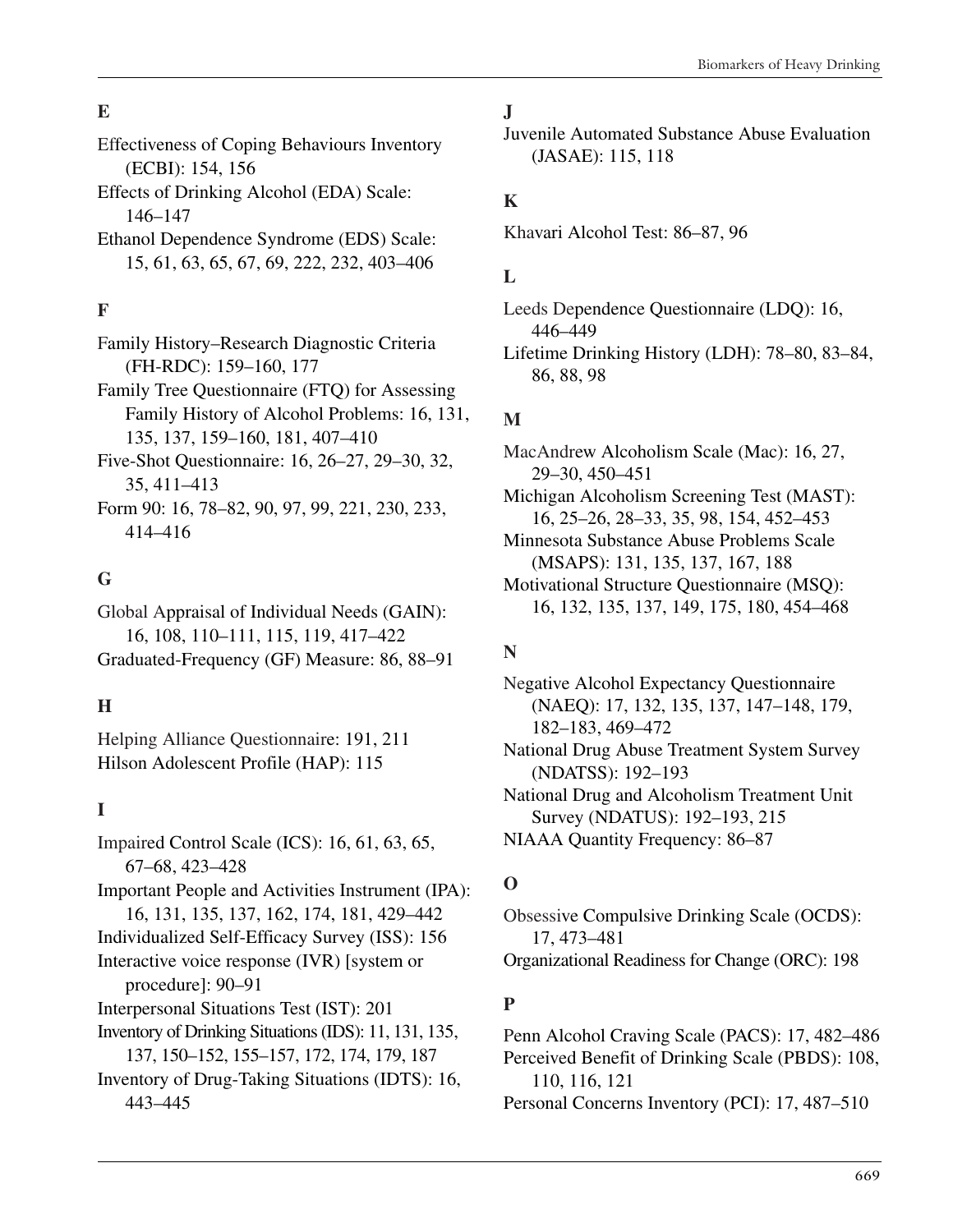- Personal Experience Inventory (PEI): 17, 108, 110–111, 115–117, 122, 123, 511–514
- Personal Experience Inventory for Adults (PEI-A): 17, 61, 63, 65, 67–69, 132, 135, 137, 167, 515–518
- Personal Experience Screening Questionnaire (PESQ): 17, 108, 110–112, 519–521
- Problem Oriented Screening Instrument for Teenagers (POSIT): 109–112, 119, 120–121
- Problem Recognition Questionnaire (PRQ): 17, 109–111, 116, 522–525
- Problem Situation Inventory (PSI): 201–202, 204
- Processes of Change Questionnaire (POC): 203–205
- Psychiatric Research Interview for Substance and Mental Disorders (PRISM): 17, 61, 63, 65–66, 68–69, 526–528

## **Q**

- Quantity-Frequency (QF) Methods: 17, 76–92, 229–230, 529–531
- Quantity-Frequency Variability (QFV) Index: 85–87
- Questionnaire of Twelve Steps Completion: 205, 212

Quick Drinking Screen (QDS): 90, 98

Quitting Time for Alcohol Questionnaire (QTAQ): 17, 532–534

## **R**

- Rand Quantity Frequency: 86–88
- Rapid Alcohol Problems Screen (RAPS4): 17, 26, 28–30, 32, 34, 535–538
- Readiness To Change Questionnaire (RTCQ): 133, 136–137, 139–141, 148, 174, 177–178, 183
- Readiness To Change Questionnaire Treatment Version (RTCQ-TV): 18, 133, 136–137, 140, 539–542
- Reasons for Drinking Questionnaire (RFDQ): 133, 136–137, 155, 188
- Recovery Attitude and Treatment Evaluator (RAATE) Clinical Evaluation (RAATE-CE) and Questionnaire I (RAATE-QI): 18, 133,
- 136, 137, 168–169, 183–184, 186, 543–554 Relapse Precipitants Inventory (RPI): 154,

156–157

- Research Institute on Addictions Self Inventory (RIASI): 33–34
- Residential Substance Abuse and Psychiatric Programs Inventory (RESPPI): 192, 194
- Rutgers Alcohol Problem Index (RAPI): 18, 106, 109–111, 555–559

## **S**

- Schedule for Affective Disorders and Schizophrenia for School-Aged Children (K-SADS): 113, 121
- Schedule for Clinical Assessment in Neuropsychiatry (SCAN): 66, 72–73
- Self-Administered Alcoholism Screening Test (SAAST): 18, 26, 28–31, 560–564
- Self-Help Group Participation Scale: 205, 207
- Semi-Structured Assessment for the Genetics of Alcoholism (SSAGA-II): 18, 61, 63, 65–69, 72, 565–567
- Service Delivery Unit Questionnaire: 195
- Severity of Alcohol Dependence Questionnaire (SADQ): 18, 61, 63, 65–66, 68–69, 568–572
- Short Alcohol Dependence Data (SADD): 18, 61, 64–66, 68–69, 573–575
- Short Michigan Alcoholism Screening Test (SMAST): 28–29, 35, 142, 160, 186
- Significant-Other Behavior Questionnaire (SBQ): 162–163, 181
- Situational Competency Test (SCT): 201–202, 204
- Situational Confidence Questionnaire (SCQ or SCQ-39): 134, 136–137, 151–152, 155–157, 172–173, 183, 185, 209–210
- Social Model Philosophy Scale (SMPS): 196, 198
- Spirituality Questionnaire: 205, 206
- Stages of Change Readiness and Treatment Eagerness Scale (SOCRATES): 18, 134, 136–137, 141–142, 181, 183–184, 576–582
- Steps Questionnaire: 18, 205–206, 208, 212, 583–586
- Structured Clinical Interview for the DSM (SCID) Substance Use Disorders Module–Adapted for Adolescents: 19, 61, 66, 113, 120, 122, 587–588
- Structured Clinical Interview for the DSM Substance Use Disorders Module (SCID SUDM): 109–111, 113